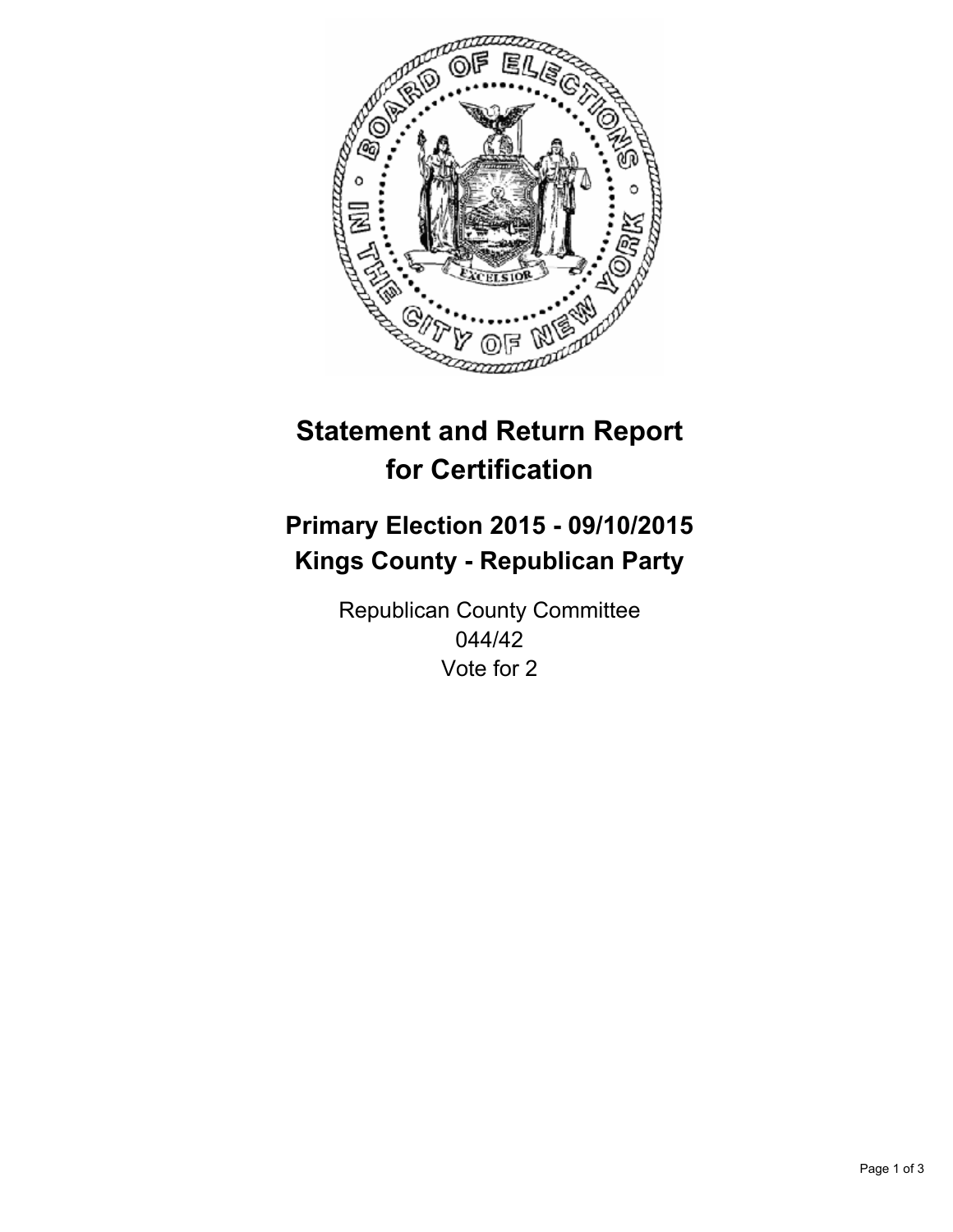

### **Assembly District 42**

| <b>PUBLIC COUNTER</b>                                    |   |
|----------------------------------------------------------|---|
| ABSENTEE/MILITARY                                        | 0 |
| AFFIDAVIT                                                | 0 |
| <b>Total Ballots</b>                                     |   |
| Less - Inapplicable Federal/Special Presidential Ballots | 0 |
| <b>Total Applicable Ballots</b>                          |   |
| ANDERSON GRAHAM                                          |   |
| <b>GENETHA GRAHAM</b>                                    | 0 |
| <b>JEAN ZAMOR</b>                                        |   |
| <b>Total Votes</b>                                       | 2 |